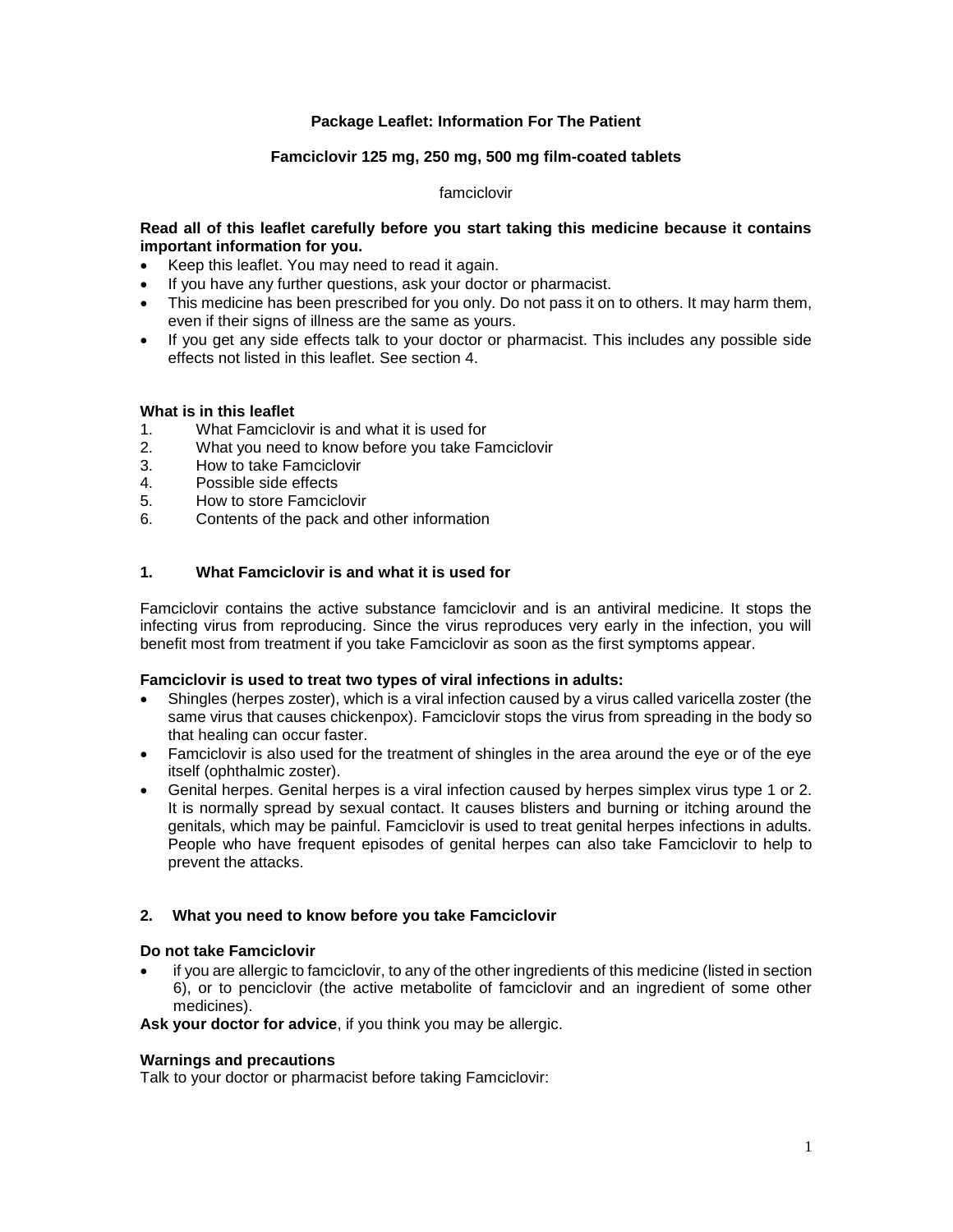- if you have kidney problems (or have had them before). Your doctor may decide to give you a lower dose of Famciclovir.
- if you have problems with your body's immune system.
- if you have liver problems.

## **If any of these applies to you, tell your doctor before you take Famciclovir.**

## **Children and adolescents**

Famciclovir is not recommended for use in children and adolescents.

### **Prevent passing genital herpes to others**

If you are taking Famciclovir to treat or to suppress genital herpes, or you have had genital herpes in the past, you should still practise safe sex, including the use of condoms. This is important to prevent you passing the infection on to others. You should not have sex if you have genital sores or blisters.

### **Other medicines and Famciclovir**

Tell your doctor or pharmacist if you are taking, have recently taken or might take any other medicines.

It is especially important that you tell your doctor or pharmacist if you are taking any of the following medicines:

- Raloxifene (used to prevent and treat osteoporosis)
- Probenecid (used to treat high blood levels of uric acid associated with gout and to increase blood levels of penicillin-type antibiotics)
- any other medicine that can affect your kidneys.

## **Pregnancy and breast-feeding**

If you are pregnant or breast-feeding, think you may be pregnant or are planning to have a baby, ask your doctor or pharmacist for advice before taking this medicine.

Famciclovir is not to be used during pregnancy unless clearly necessary. Your doctor will discuss with you the potential risks of taking Famciclovir during pregnancy.

Famciclovir is not to be used during breast-feeding unless clearly necessary as it is not known whether famciclovir can pass into human milk. Your doctor will discuss with you the possible risks of taking Famciclovir during breast-feeding.

If you are of child-bearing age with genital herpes, you should avoid intercourse when symptoms are present even if treatment has been started.

#### **Driving and using machines**

Famciclovir can cause dizziness, drowsiness or confusion. Do not drive or use machines if you have any of these symptoms while taking Famciclovir.

#### **This medicine contains sodium**

This medicine contains less than 1 mmol sodium (23 mg) per tablet, that is to say essentially 'sodium-free'.

# **3. How to take Famciclovir**

Always take this medicine exactly as your doctor or pharmacist has told you. Check with your doctor or pharmacist if you are not sure.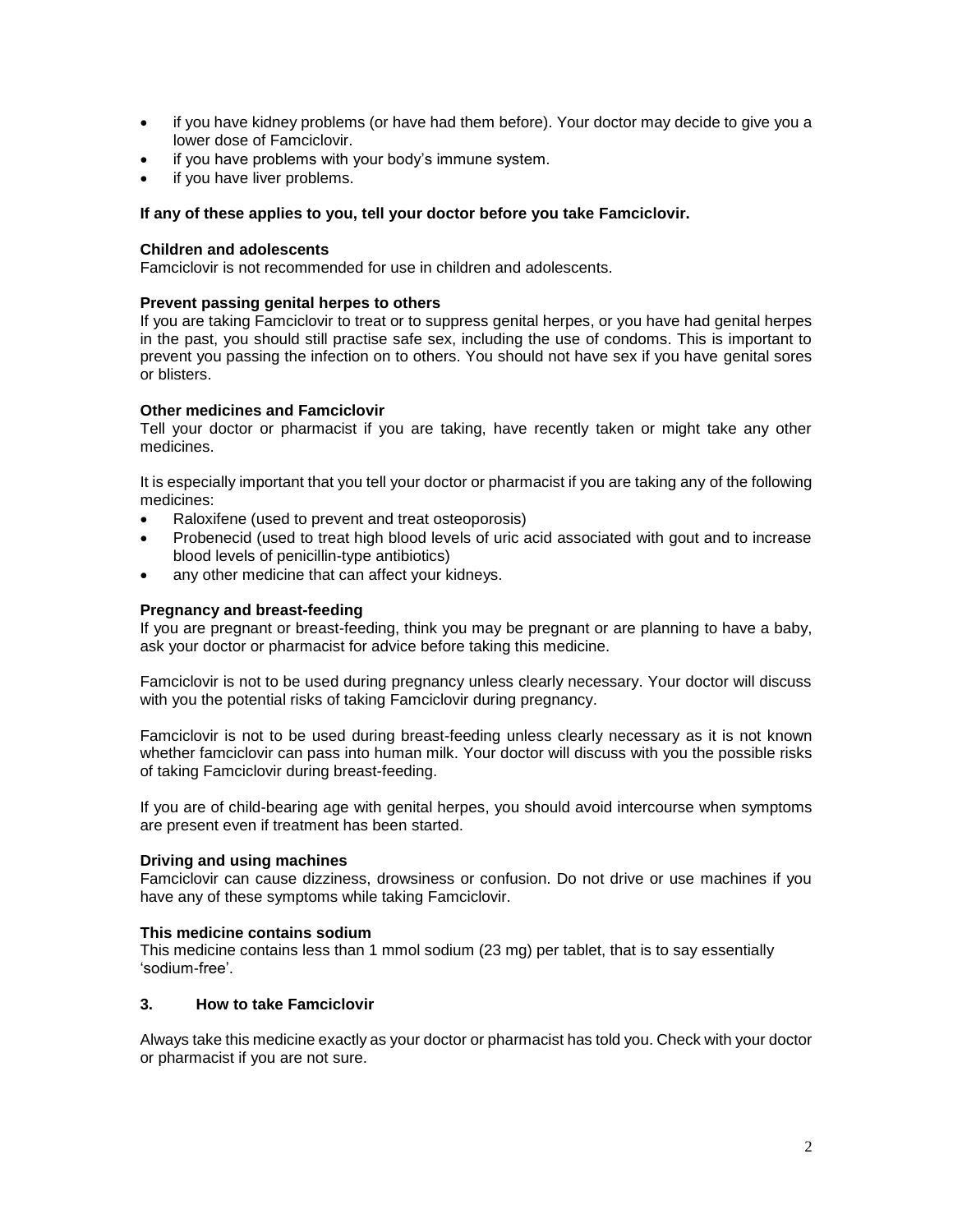- The daily dose and length of treatment will depend on the type of viral infection you have see below. Your doctor will prescribe the correct dose for you.
- For the best results start the medicine as soon as possible after the first signs and symptoms appear.
- Do not have sexual contact with anyone if you have symptoms of genital herpes even if you have started treatment with Famciclovir. This is because you could pass the herpes infection to your partner.
- If you have or have had kidney problems, your doctor may decide to give you a lower dose of Famciclovir.

### **Dose for shingles**

If you have a normal immune system, the recommended dose is

• One tablet of 500 mg, three times a day, for seven days

If you have a reduced immune system, the recommended dose is

• One tablet of 500 mg three times a day, for ten days.

### **Dose for genital herpes**

The dose depends on the state of your immune system, and the stage of your infection.

If you have a normal immune system, the doses are as follows:

For the first outbreak, the recommended dose is:

• One tablet of 250 mg three times a day, for five days.

To treat further outbreaks, the recommended dose is:

• One tablet of 125 mg twice a day, for five days.

To prevent future outbreaks, the recommended dose is:

• One tablet of 250 mg twice a day.

Your doctor will tell you how long you need to continue taking your tablets.

If you have a reduced immune system, the doses are as follows:

To treat the current outbreak, the recommended dose is:

• One tablet of 500 mg twice a day, for seven days.

To prevent future outbreaks, the dose is

• One tablet of 500 mg twice a day.

Your doctor will tell you how long you need to continue taking your tablets.

#### **Method of administration**

You can take Famciclovir with or without food.

#### **If you take more Famciclovir than you should**

If you have taken more tablets than you have been told to take, or if someone else accidentally takes your medicine, go to your doctor or hospital for advice **immediately**. Show them your pack of tablets.

Taking too much Famciclovir may affect the kidneys. In people who already have kidney problems it may, rarely, lead to kidney failure if their dose is not correctly lowered.

## **If you forget to take Famciclovir**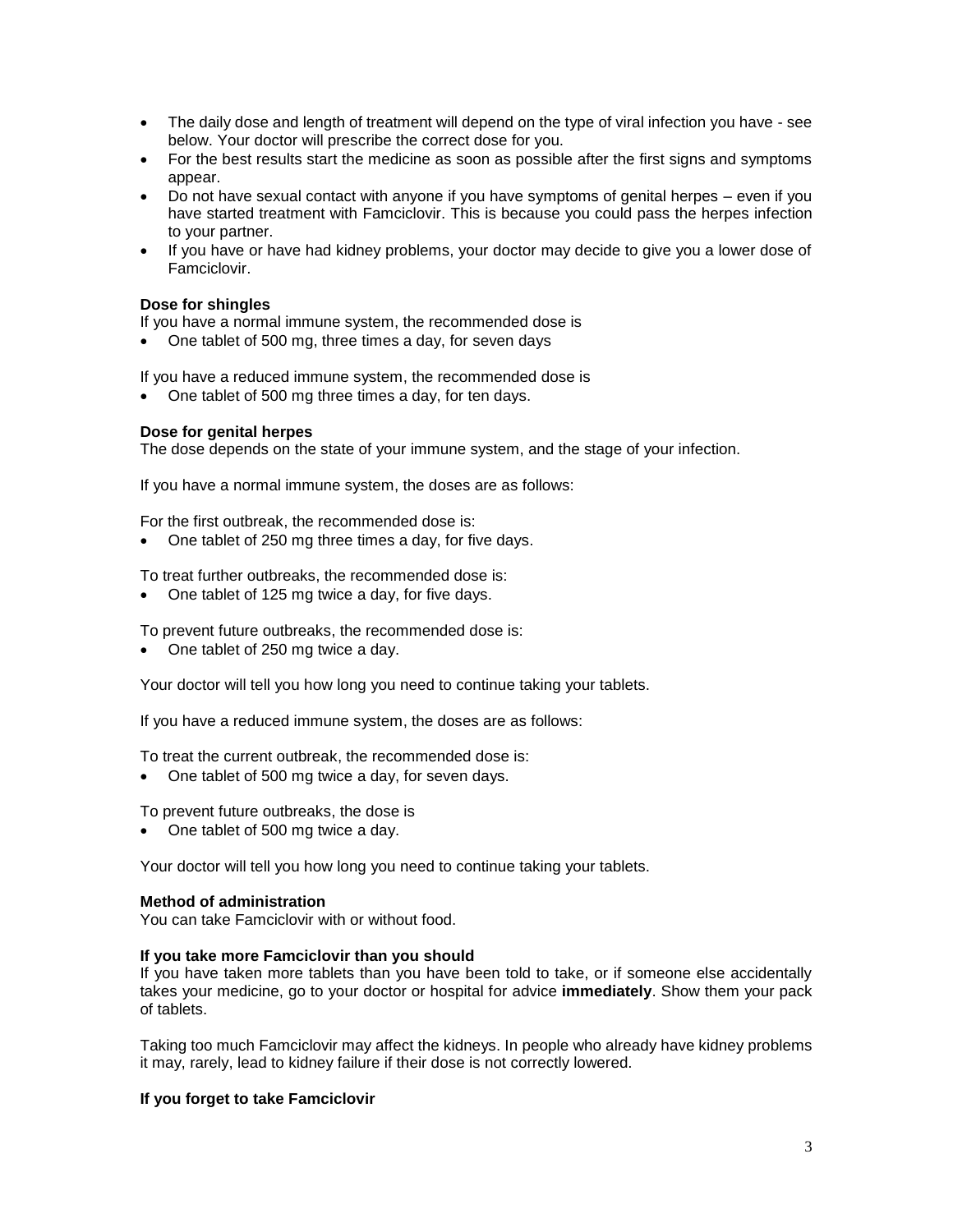If you forget to take a dose of Famciclovir, you should take it as soon as you remember. Then take your next dose as scheduled. However, do not take two doses within a time interval of less than 1 hour, in that case you should skip the missed dose. Furthermore, do not take a double dose to make up for a forgotten dose.

If you have any further questions on the use of this medicine, ask your doctor or pharmacist.

# **4. Possible side effects**

Like all medicines, this medicine can cause side effects, although not everybody gets them. The side effects caused by Famciclovir are usually mild to moderate in intensity.

## **Contact a doctor or go to the emergency department at your nearest hospital straight away if you get any of the following serious side effects:**

- **Severe blistering** of the skin or mucous membranes of the lips, eyes, mouth, nasal passages or genitals (these could be signs of a serious allergic skin reaction)
- **Swelling** below the surface of the skin (e.g. facial swelling, swelling around eye, eyelid swelling, throat swelling)
- **Unexplained bruising**, reddish or purplish patches on the skin or nosebleeds (these could be signs of a decrease in the number of blood platelets)
- **Yellowing** of the skin and/or eyes (signs of jaundice).

The frequency of the following side effects is not known (cannot be estimated from the available data):

- Inflammation of blood vessels which shows as red or purple discolouration of the skin which doesn't fade
- Seizures or fits
- Difficulty breathing or swallowing. Rash, itching, hives, wheezing or coughing, light-headedness, dizziness, changes in levels of consciousness. Drop in blood pressure, with or without generalised itching, skin reddening, facial/throat swelling, blue discoloration of the lips, tongue or skin (signs of severe allergic reaction).

## **Other possible side effects:**

## **Very common (may affect more than 1 in 10 people)**

• Headache

## **Common (may affect up to 1 in 10 people)**

- Feeling sick (nausea)
- Vomiting
- Stomach pain
- Diarrhoea
- **Dizziness**
- Rash
- **Itching**
- Liver function test giving abnormal results

# **Uncommon (may affect up to 1 to 100 people)**

- Confusion (usually in older people)
- Drowsiness (usually in older people)
- Hives (skin rash with red, raised, itchy bumps)

## **Rare (may affect up to 1 in 1,000 people)**

• Hallucinations (seeing or hearing things that are not really there)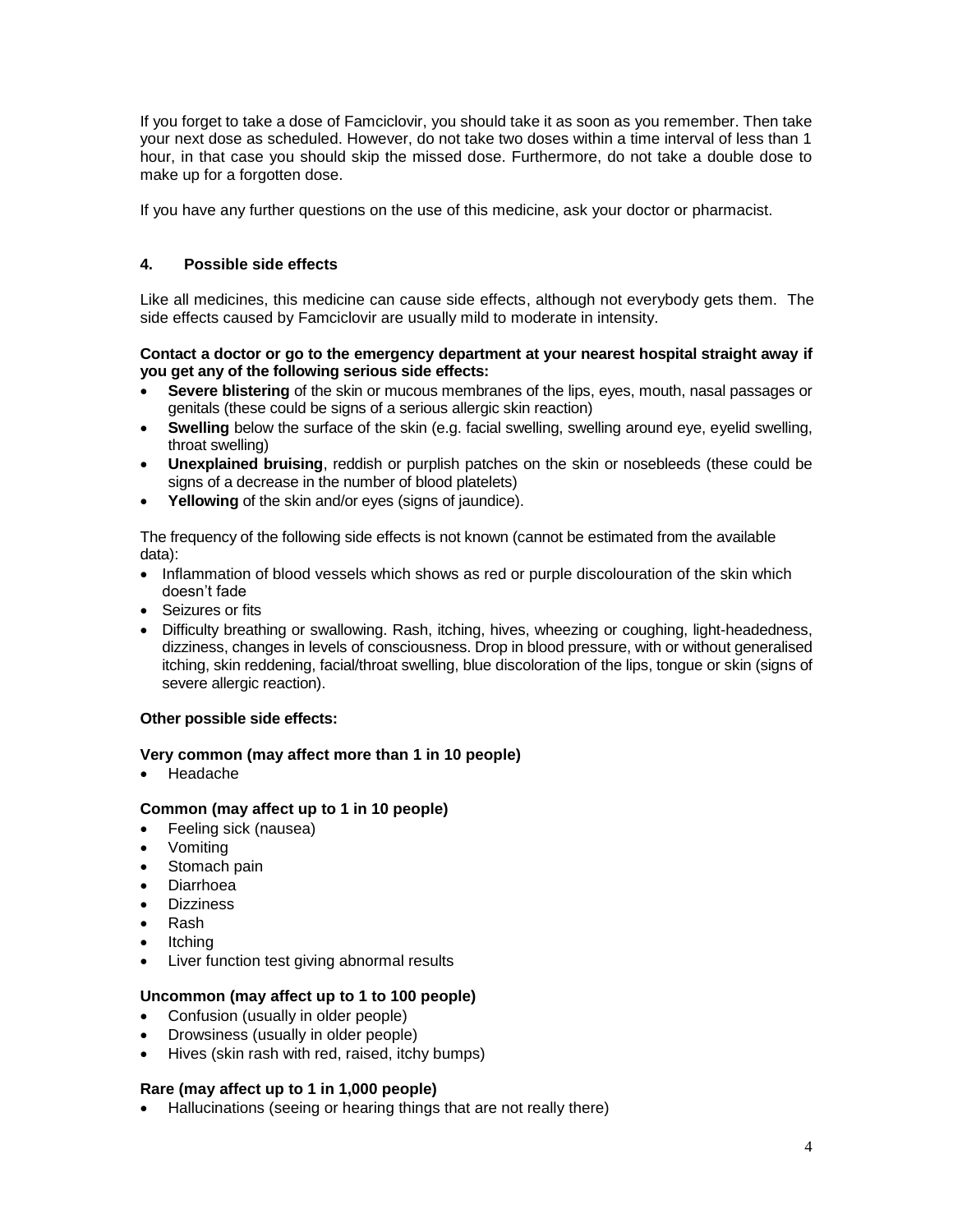• Feeling the heart 'thump' in the chest (palpitations)

## **Reporting of side effects**

If you get any side effects, talk to your doctor or pharmacist or nurse. This includes any possible side effects not listed in this leaflet. You can also report side effects directly via the Yellow Card Scheme at: [www.mhra.gov.uk/yellowcard](http://www.mhra.gov.uk/yellowcard) or search for MHRA Yellow Card in the Google Play or Apple App Store.

By reporting side effects you can help provide more information on the safety of this medicine.

## **5. How to store Famciclovir**

Keep out of the sight and reach of children.

Do not store above 30°C. Store in the original package to protect from moisture.

Do not use this medicine after the expiry date which is stated on the carton after EXP. The expiry date refers to the last day of that month.

Do not use this medicine if you notice the pack is damaged or shows signs of tampering.

Do not throw away any medicines via wastewater or household waste. Ask your pharmacist how to throw away medicines you no longer use. These measures will help protect the environment.

## **6. Contents of the pack and other information**

## **What Famciclovir contains**

The active substance is famciclovir.

125 mg tablet: Each tablet contains 125 mg of famciclovir. 250 mg tablet: Each tablet contains 250 mg of famciclovir. 500 mg tablet: Each tablet contains 500 mg of famciclovir.

The other ingredients are:

## *Tablet core:*

Starch pregelatinised, sodium laurilsulfate, cellulose, microcrystalline, croscarmellose sodium, silica colloidal anhydrous, stearic acid.

## *Film-coating:*

Hypromellose (E464), titanium dioxide (E171), macrogol 4000, macrogol 6000.

## **What Famciclovir looks like and contents of the pack**

125 mg film-coated tablets: White, round, biconvex, film-coated tablets with diameter of 7.6 mm approximately.

250 mg film-coated tablets: White, round, biconvex, film-coated tablets, scored on one side with diameter of 10.6 mm approximately.

500 mg film-coated tablets: White, oval, film-coated tablets, scored on both sides with dimensions of 18.2 x 8.6 mm approximately.

250 mg and 500 mg film-coated tablets:

The tablet can be divided into equal halves. Use lower strength tablets where these are available.

## **Famciclovir is available in blister packs of:**

125 mg: 10, 21, 120 tablets. 250 mg: 10, 15, 21, 56, 60 tablets.